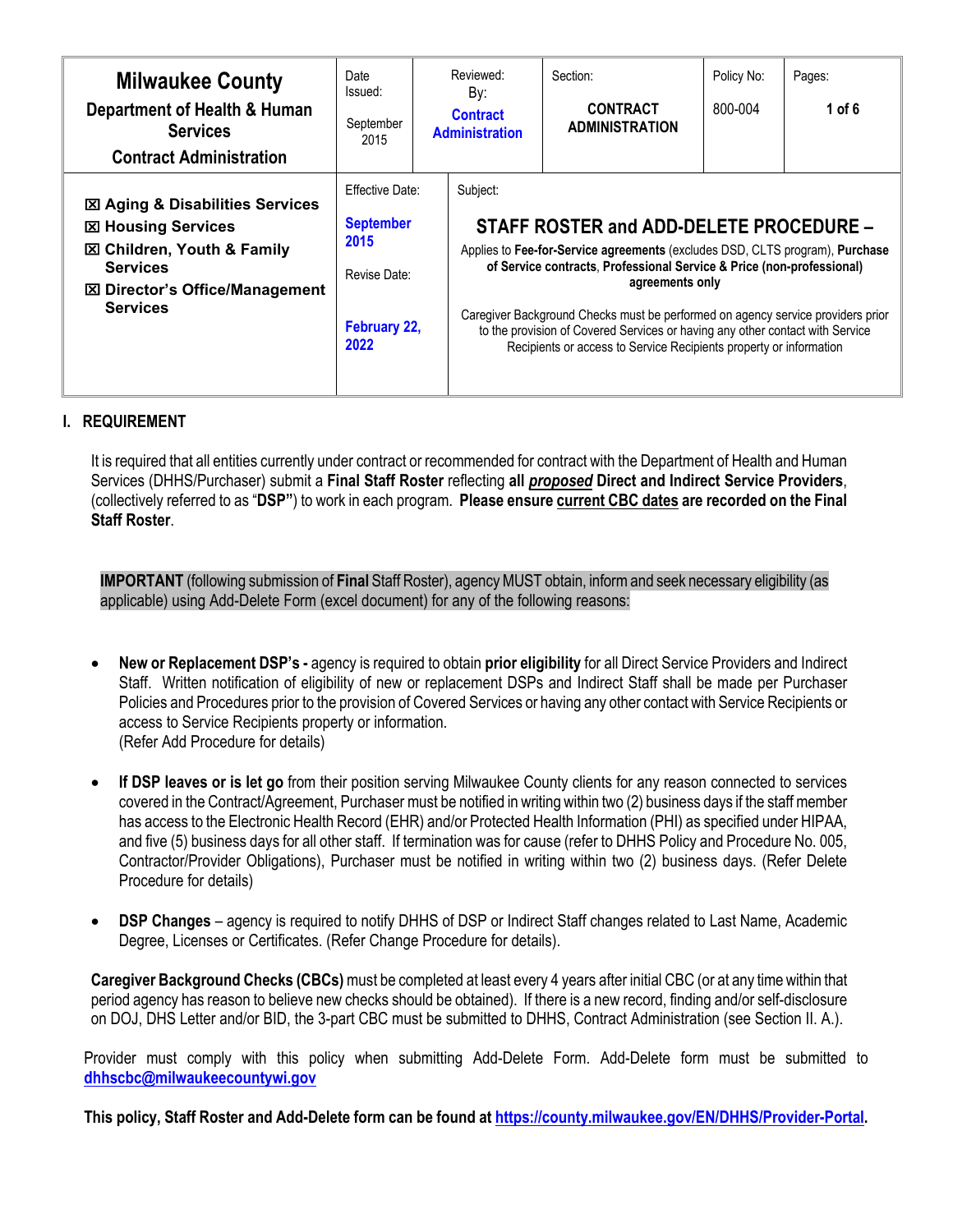**II. ADD PROCEDURE** (each time your agency is requesting eligibility for a New Potential Hire)

**Please submit Add-Delete Form and CBC ten (10) business days prior to New Hire proposed start date to allow for DHHS review and CBC** eligibility**.** 

**This policy, Staff Roster and Add-Delete form can be found a[t https://county.milwaukee.gov/EN/DHHS/Provider-Portal.](https://county.milwaukee.gov/EN/DHHS/Provider-Portal)**

- **A. 3-part Caregiver Background Check\*** (and out-of-state CBC, National Check or FBI finger-print check, if applicable) must be completed on each DSP or Indirect Staff (and every four years for ongoing providers – further detail can be found on DHHS CBC Policy No. 001)
- Review 1st part (Background Information Disclosure) *If applicant resided outside of Wisconsin in the last 3 years* (Section B) – agency is required to obtain an **out-of-state CBC** from state applicant lived, **national check** OR **FBI fingerprint check.**

*A Background Check (all 3 parts) of a potential new staff must be sent to the respective DHHS with the Add Request Form before that individual will be eligible to provide services or have contact with clients or access to client property or information.*

For any CBC's run by your agency at any point during four-year period and/or when run prior to 4-year expiration, please submit 3-part CBC's that reflect any new record, finding and/or self-disclosure on DOJ, DHS Letter and/or BID.

Notification of NEW arrests, charges, or convictions MUST be emailed to [dhhscbc@milwaukeecountywi.gov](mailto:dhhscbc@milwaukeecountywi.gov) within one (1) business day (follow Subject Line Email format below, except include "New Charges" instead of "Add-Delete Form."

# **B. Complete "***Direct Service Provider &/or Indirect Staff Add-Delete Form***" (Form)** – electronically

For a New Add Request - Enter "N" in column "Request Type"

- $\checkmark$  Enter information related to the DSP or Indirect Staff in all yellow highlighted areas on the Form (one row on Form per DSP or Indirect Staff)
- $\checkmark$  A separate Form must be completed for each program that the DSP or Indirect Staff is proposed to work

## **Submit A. and B. (as described above) in following FORMAT**

 **DIRECT SERVICE PROVIDER and/or INDIRECT STAFF ADD-DELETE FORM must be electronically submitted as an excel spreadsheet** to DHHS email: [dhhscbc@milwaukeecountywi.gov](mailto:dhhscbc@milwaukeecountywi.gov) (see subject line instructions below)

**Subject Line of Email:** enter "**Name of Agency-Division-Program - Add-Delete Form**"

{example: Youth Care, Inc.-DYFS-Mentoring – Add-Delete Form}

 **[Agency Name] [Division] [Program]**

**File Name** of Add-Delete Form: enter "4 digit Year–Agency Name–Division–Program-Add-Delete Form" {example: 2020–Youth Care, Inc.-DYFS/Mentoring–Add-Delete Form (enter **hyphens** between each item, and no spaces)} ↓

 **[Year] [Agency Name] [Division] [Program]**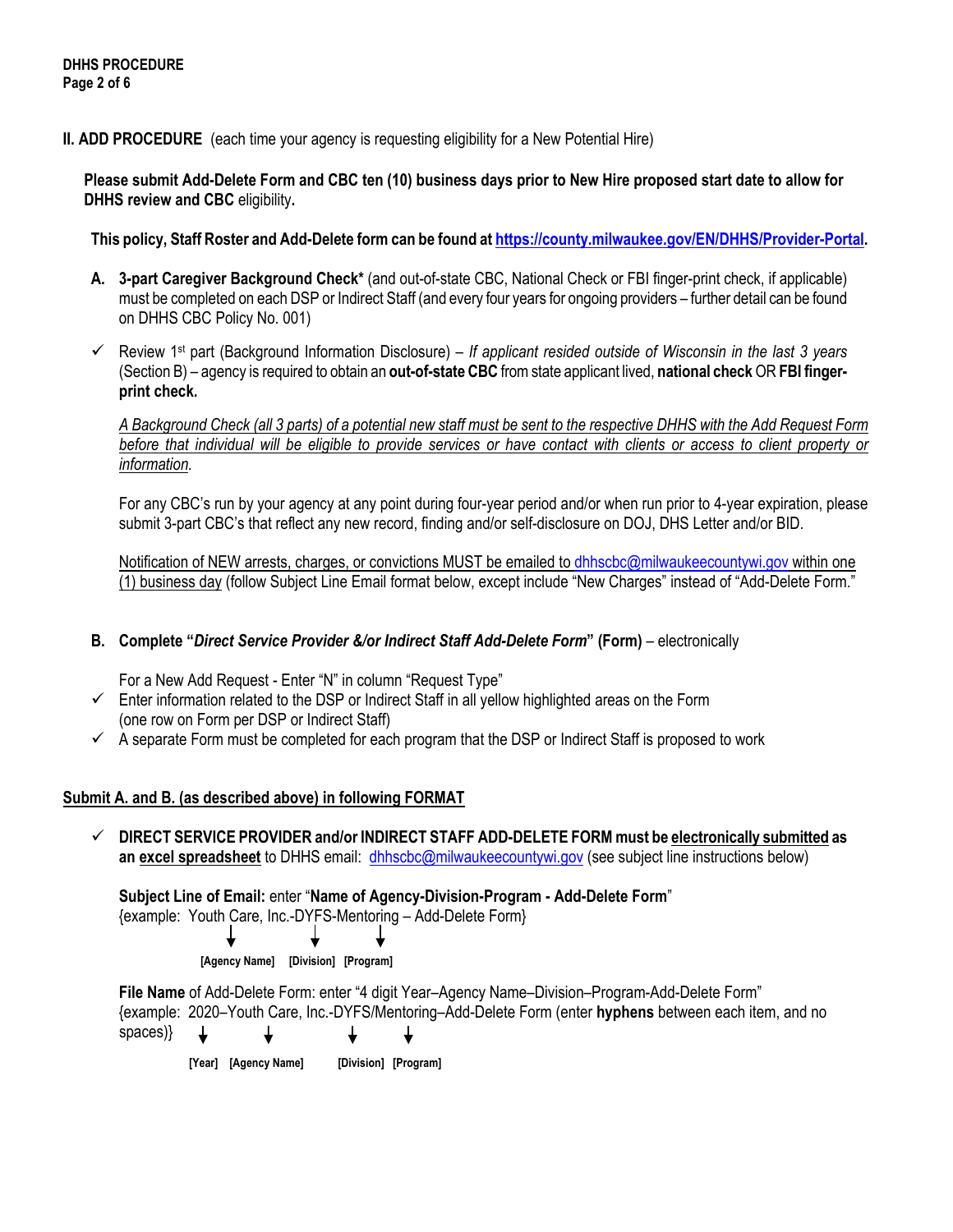#### **CAREGIVER BACKGROUND CHECK (CBC) Please provide each CBC in the following ORDER:**

Ist - Background Information Disclosure Form (BID)

2nd - Department of Justice (DOJ) Report

3<sup>rd</sup> - Department of Health Service (DHS) Letter

4th - Out-of-State CBC, National Check or FBI finger-print check, if applicable

CBC may be submitted by email, fax, or U.S. Mail (see next section below for instructions)

If DSP works in multiple programs, send only one (1) set of CBCs (please identify all programs on Add-Delete Form- in identified column)

**CBC Email Instructions – SEE ORDER OF CBC documents as listed above**

Feel free to submit both Add-Delete Form and CBC in same email OR if you are submitting CBC as a separate email use above subject line format.

- CBC must be sent as a **pdf and password protected/encrypted** (send password for opening document in a separate email)

- Attach each CBC separately **naming the file** as follows:

**"DSP last name–DSP first initial–last 4 of SSN–date of DOJ (mmddyy)"**

{example: Jones**–**C**–**6871**–**061420 (enter **hyphens** between each item and no spaces)}

**CBC Fax Instructions** (one CBC per fax only) - **SEE ORDER OF CBC documents as listed above**

- Use fax cover sheet per Add-Delete Form (cover sheet is included on separate tab)

**FAX COVER SHEET must include: DSP last name – DSP first initial – last 4 of SS # – date of DOJ (mmddyy)"**

- **Fax to Contract Administration 414-289-8574**

## **CBC U.S. Mail Instructions - SEE ORDER OF CBC documents as listed above**

**(**include completed Fax Cover Sheet per instructions above as the 1st sheet of each set of CBC's being submitted)

**Mail or Deliver to**: Contract Administration 1220 West Vliet Street, Suite 304 Milwaukee, WI 53205

## **INDEPENDENT SERVICE PROVIDER**

If applicable, please submit (email or fax) the Independent Contractor Agreement with the CBC

## **C. FINAL ELIGIBILTY**

Upon receipt of Direct Service Provider &/or Indirect Staff Add-Delete Form, DHHS will review all information provided including the complete CBC and will provide agency with a written eligibility, denial or request for any corrections or additional information.

Agency must receive **written notification of eligibility** of new or replacement DSPs and Indirect Staff **prior to the provision of Covered Services or having contact with Service Recipients or access to Service Recipients property or information**.

If agency does not receive a written response from DHHS within ten (10) business days, please feel free to resend a reminder notice to DHHS with the respective Add-Delete Form (in same email format as described above).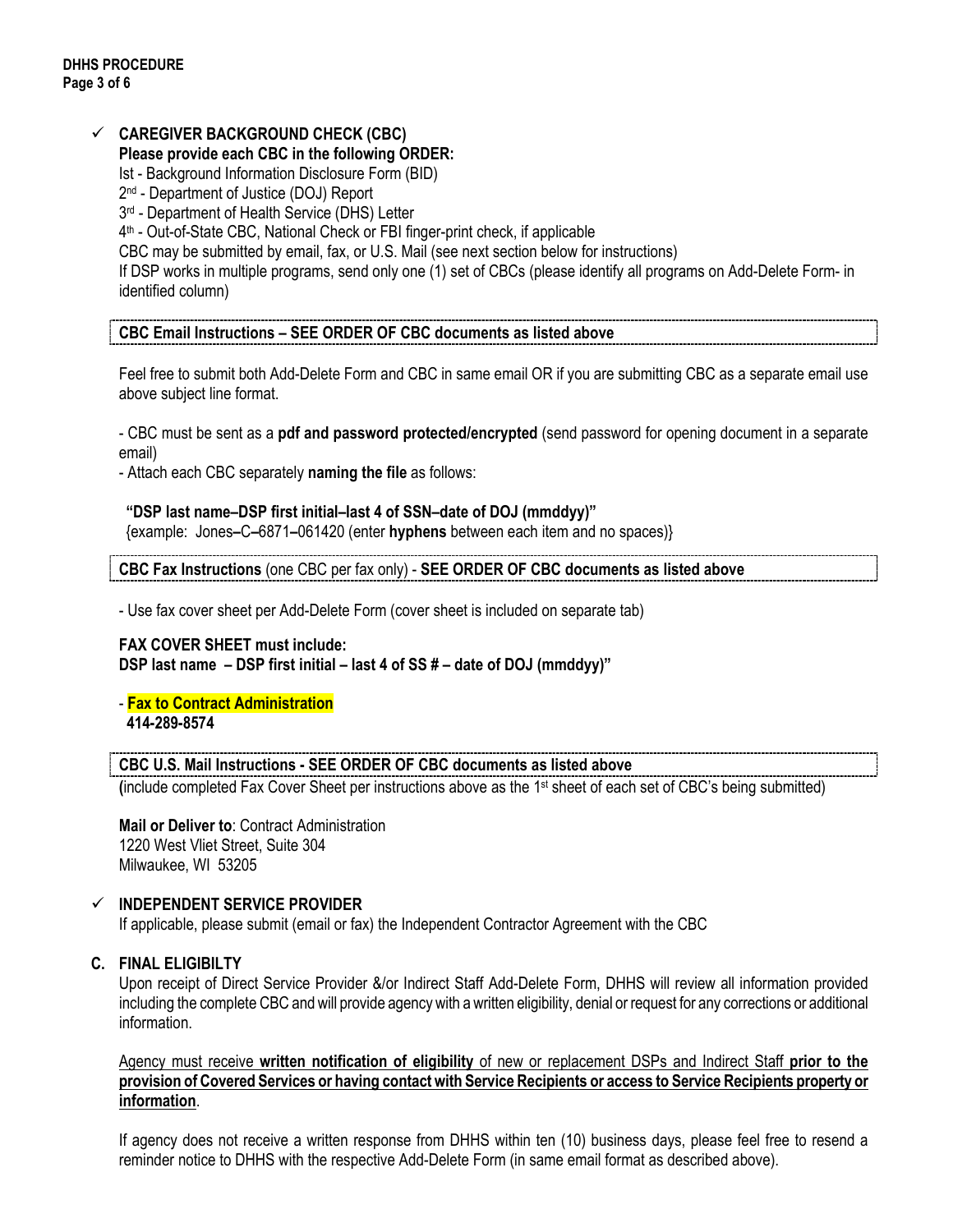## **III. DELETE PROCEDURE (each time an existing DSP leaves service or if terminated)**

**Complete** "*Direct Service Provider &/or Indirect Staff Add-Delete Form*" (Form) – electronically

For a Delete Request - Enter "D" in column "Request Type"

- $\checkmark$  Enter DSP name and enter Removal Date on the Form (one row on Form per DSP)
- $\checkmark$  A separate Form must be completed for each program that the DSP worked with including departure detail indicated above

## **If termination was for cause, Provider must notify Purchaser on the Add-Delete Form.**

#### **IV. CHANGE PROCEDURE (each time there is a change for an existing DSP under same service)**

If DSP or Indirect Staff has **any change** due to the following reasons, agency must submit Add-Delete Form to [DHHSCBC@milwaukeecountywi.gov](mailto:DHHSCBC@milwaukeecountywi.gov) within five (5) business days:

- Last Name
- Academic Degree
- Licenses/Certificates

#### *Instructions for Changes due to:*

#### **Last Name**

Enter "L" in column "Request Type" for Last Name Change

- $\checkmark$  Enter changed last name and former last name in parenthesis.
- Last Name change requires submission of updated driver's license (DL) or state ID card:
- Fax copy of the ID to **414-289-8574** or via encrypted/password protected email, within 30 business days of notification of change.
- **Do not** send a copy of person's social security card in place of DL or state ID card.

## **Academic Degree**

Enter "A" in column "Request Type" for Academic Change

Enter DSP name, Academic Degrees (new/updated)

## **License/Certificates**

Enter "C" in column "Request Type" for License/ Certificate Change

 $\checkmark$  Enter DSP name, Licenses / Certificates (new/updated)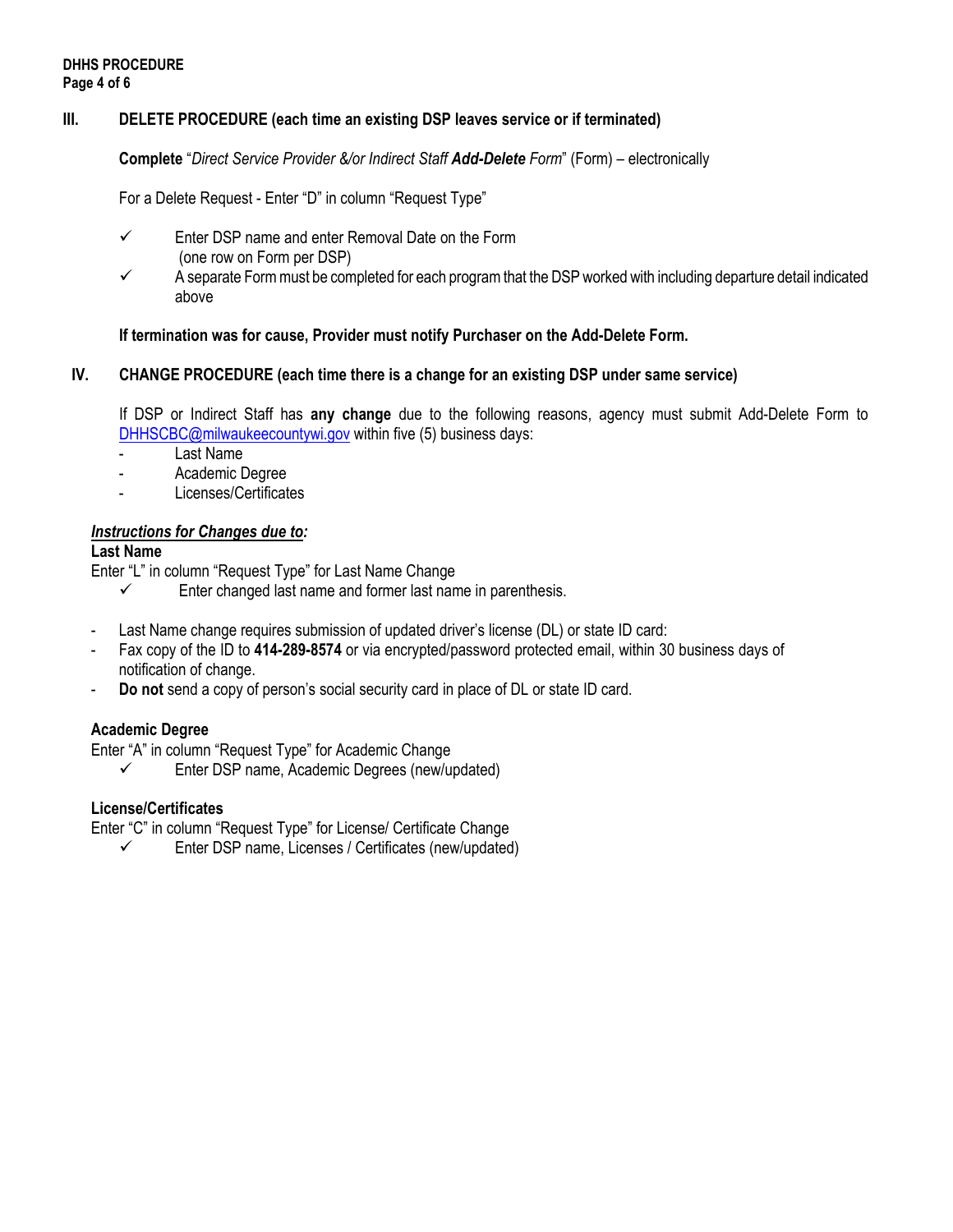# **V. DEFINITIONS**

Please refer to the various definitions of Direct Service Provider, Independent Service Provider and Indirect Staff as provided in Attachment C of your POS contract and reproduced below for your reference:

- A. **"Milwaukee County Department of Health and Human Services" (DHHS)" –** A governmental subunit of Milwaukee County created by action of the Milwaukee County Board of Supervisors as authorized by state statute to provide or purchase care or treatment services for residents of Milwaukee County. The Milwaukee County Department of Health & Human Services exists to serve those in need. We know that sometimes people need support, especially during the most difficult times in their lives, whether it be experiencing homelessness, a mental health crisis, interacting with law enforcement as a youth or caring for a child with disabilities. The Department of Health and Human Services consists of the following seven divisions: Division of Youth & Family Services, Disabilities Services Division, Division on Aging, Veteran Services, Management Services Division, Behavioral Health Division and Housing Division.
- B. **"Direct Service Provider"** Provider employee, volunteer, paid or unpaid intern, trainee, or Independent Service Provider, who provides direct care and/or Covered Services to a Participant/Service Recipient on behalf of a Provider, for which the Provider receives compensation from the Purchaser under the agreement or Purchaser provided the service referral.
- C. **"Independent Service Provider"** is an individual independent contractor with a contractual relationship with provider, who is not an employee of the provider.
- D. **"Indirect Staff"** An employee or individual independent contractor who is not a Direct Service Provider, but is associated with Covered Services as a supervisor, billing staff, case records and/or quality assurance worker, and/or is someone (i.e.: volunteer) who has access to clients, client property, and/or client information. Agency owner, President, CEO, Executive Director, and/or Senior Staff are considered Indirect Staff if reporting to work at a site where Covered Services are provided or have access to client's information or property.

## **VI. SANCTIONS**

Please be advised of following fiscal sanctions related to failure to comply with DHHS Add-Delete Procedure.

 **Failure to inform DHHS of DSP or Indirect Staff and obtain written** eligibility **(includes submission of Add-Delete Form) prior to start of service.**

*Provider agrees to provide a response to requests from Purchaser or submit required data and/or information and/or required notification(s) per Agreement to Purchaser or the Purchaser's authorized agents, or in the form or format, by the timeline specified by the Purchaser or its agents. If the Provider fails to submit required response, data and/or information to the Purchaser or the Purchaser's authorized agents, or fails to submit such data or information in the required form or format, by the deadline specified by the Purchaser or its authorized agents, the Purchaser may immediately impose liquidated damages in the amount of \$75 per day for each day beyond the deadline that the Provider fails to submit the response or data or fails to submit the response/data in the required form or format, such liquidated damages to be deducted from the Provider's payments, unless a prior extension (before deadline) has been determined eligible by Purchaser or Purchaser's agents* (**per contract**).

 **Failure to complete 3-part Caregiver Background Check** prior to starting service and no greater than 4 years from previous CBC, as well as at any other time periods: at any time within that period when agency has reason to believe that a new check should be obtained, or as often as is necessary to ensure DSP and/or Indirect Staff have suitable backgrounds and are free of any barred convictions at all times that services are delivered, *Milwaukee County may not compensate Contractor for service(s) provided by a Direct Service Provider/caregiver prior to having obtained a caregiver background check and Purchaser's eligibility for said provider as provided for in this Contract.* 

Fiscal sanction may be applied if a CBC (that was not completed by the Provider and submitted as required) is found with a conviction that bars or restricts the individual as an eligible provider (see WI Caregiver Law and if applicable, Milwaukee County Resolution).

## **REMINDERS:**